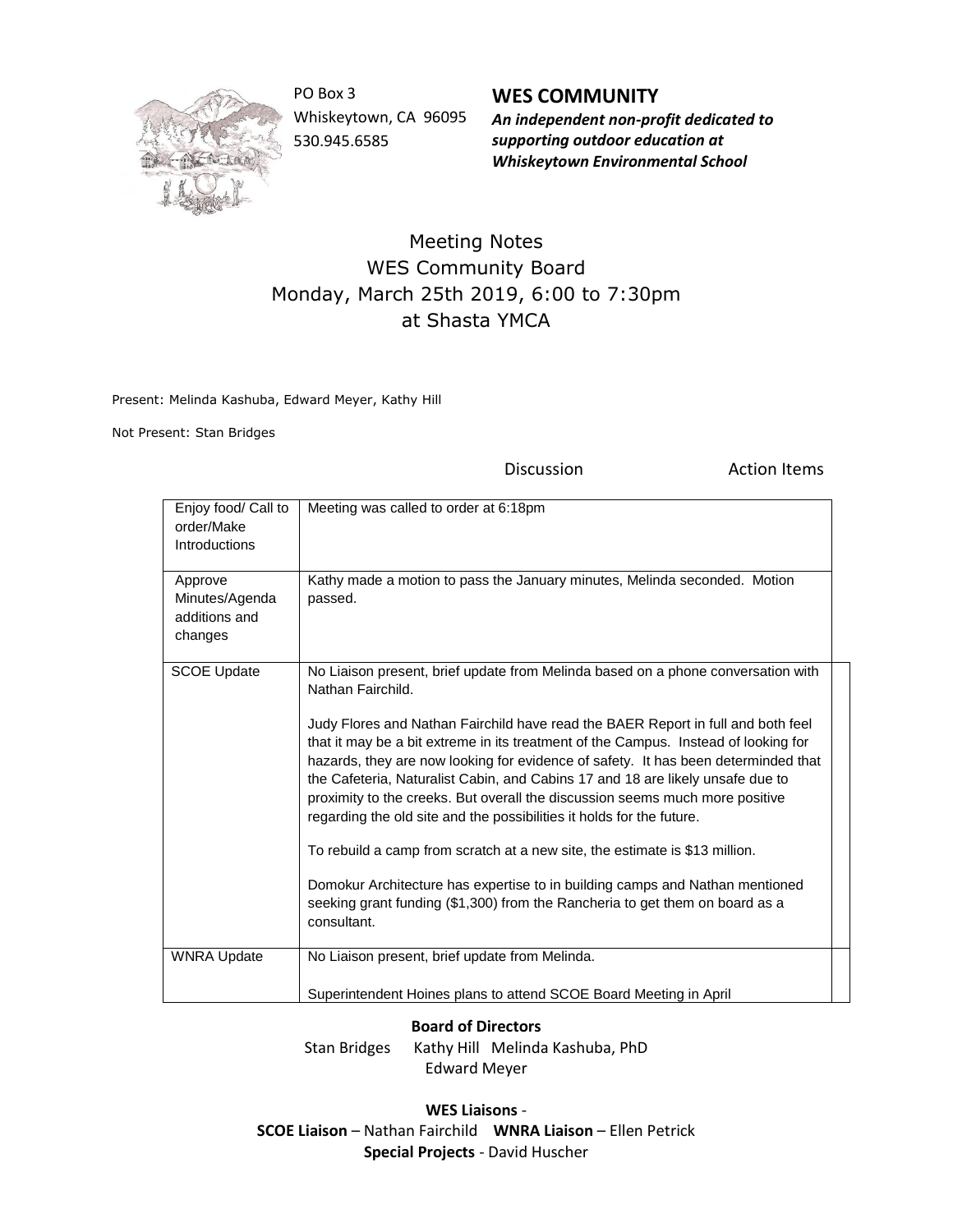| <b>Treasurers Report</b>                                                                    | \$10,147.92 current balance.                                                                                                                                                                                                                                                                                                                                                                                                                                                                                                                                                    |  |
|---------------------------------------------------------------------------------------------|---------------------------------------------------------------------------------------------------------------------------------------------------------------------------------------------------------------------------------------------------------------------------------------------------------------------------------------------------------------------------------------------------------------------------------------------------------------------------------------------------------------------------------------------------------------------------------|--|
| On-going<br><b>Business</b>                                                                 |                                                                                                                                                                                                                                                                                                                                                                                                                                                                                                                                                                                 |  |
| Cascade-Union<br>and Buckeye<br>School of the Arts<br>Funding                               | Buckeye has raised \$9,885 of \$12,750. Has had a difficult time fundraising this<br>year due to weather related cancellations of planned fundraisers. Melinda made<br>the suggestion to submit grant request paperwork to the Shasta Regional<br>Community Fund's Carr Fire Disaster Relief Fund to seek the remaining \$2,865<br>and see where it goes. If it is not accepted, then Board will consider donating the<br>money ourselves.<br>Unclear how Cascade-Union is doing. Melinda has made inquiries but has not yet<br>received word back. Will keep the Board posted. |  |
| Sweatshirt sales                                                                            | California Street Labs 4/27/19.                                                                                                                                                                                                                                                                                                                                                                                                                                                                                                                                                 |  |
| and Tie Dye<br>Extravaganza                                                                 | Successful test event at the California Street Labs on 3/23/19 got a good strategy<br>and plan laid out for the event on 4/27.                                                                                                                                                                                                                                                                                                                                                                                                                                                  |  |
|                                                                                             | Kathy suggested the idea of changing the venue of the event to Oak Bottom to<br>coincide with the grand reopening ceremony on the same day. After a brief<br>discussion it was determined that a plan was already in place with the California<br>Street Labs and should be stuck to.                                                                                                                                                                                                                                                                                           |  |
|                                                                                             | Melinda made a motion to order a Square Mag Strip and Chip reader, Ted<br>seconded. Motion passed. This will allow for walk up purchases of Tshirts at the<br>Whole Earth and Watershed Festival and at the event.                                                                                                                                                                                                                                                                                                                                                              |  |
| Whole Earth and<br>Watershed<br>Festival 4/20/19                                            |                                                                                                                                                                                                                                                                                                                                                                                                                                                                                                                                                                                 |  |
| Shasta Council of<br>the Arts: Sundial<br>Bridge Summer<br><b>Equinox Music</b><br>Festival | Festival 6/21/19, deadline for participation 4/5/19. Board decided to commit to<br>participating in the festival.                                                                                                                                                                                                                                                                                                                                                                                                                                                               |  |
| Friends of<br>Whiskeytown<br>Meeting 3/12/19                                                | Melinda attended and learned that the group plans to try GoFundMe to raise funds<br>for a new projection system at Oak Bottom.<br>Grappling with what to do to replace the Luau as their major fundraiser event.<br>Unsure at this time.                                                                                                                                                                                                                                                                                                                                        |  |
| <b>New Business</b>                                                                         |                                                                                                                                                                                                                                                                                                                                                                                                                                                                                                                                                                                 |  |
| Recognizing<br>WESC @ Lassen<br><b>Pines Staff</b>                                          | Discussion of doing something to recognize the hard work and dedication of the<br>WES @ Lassen Pines Staff under less than ideal circumstances. Discussed<br>buying pizza for the staff or having Kathy buy them dinner on the way to AEOE this<br>coming weekend 3/29-3/31. Melinda made a motion to purchase a meal for the                                                                                                                                                                                                                                                   |  |